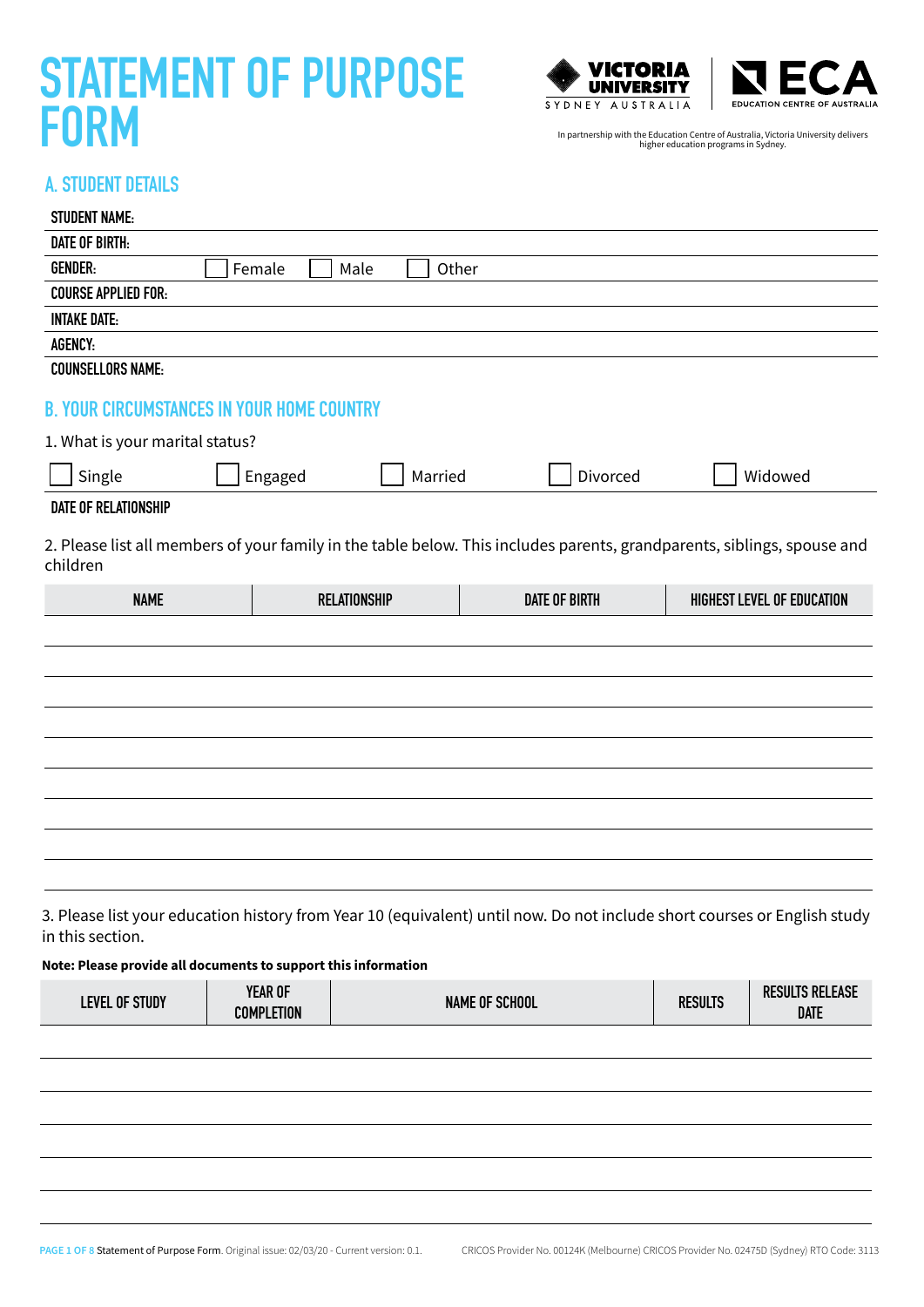



4. Please list your activities since you completed your studies. This can be anything you have been doing since you finished studying other than working. If you do not have any information to provide here, write NA in the first field.

| <b>ACTIVITY</b> | <b>START</b> | <b>FINISH</b> |
|-----------------|--------------|---------------|
|                 |              |               |
|                 |              |               |
|                 |              |               |
|                 |              |               |

5. If you have been working, please list your work history below. If you do not have any information to provide here, write NA in the first field.

**Note: You may be asked to provide genuine supporting documents. If you cannot provide supporting documents, do not list employment here.**

| <b>COMPANY</b> | <b>START DATE</b> | <b>END DATE</b> | ROLE | <b>SALARY</b> |
|----------------|-------------------|-----------------|------|---------------|
|                |                   |                 |      |               |
|                |                   |                 |      |               |
|                |                   |                 |      |               |
|                |                   |                 |      |               |
|                |                   |                 |      |               |
|                |                   |                 |      |               |

6. If you have gaps of more than 12 months, what have you been doing?

**Note: This question should only be answered if there are gaps of more than 12 months after answering questions 3, 4 and 5. If no, write NA**

7. When did you decide to undertake further study?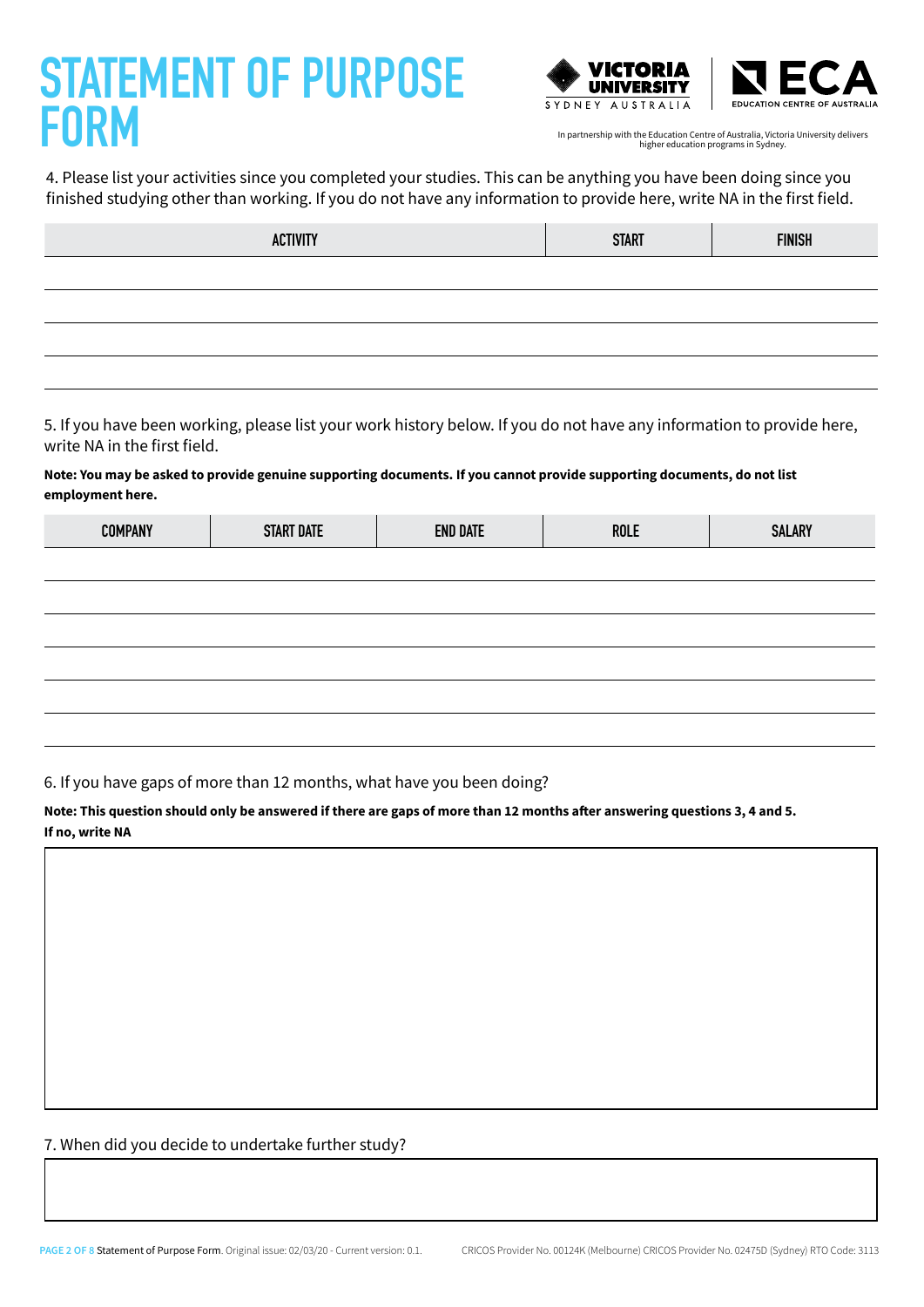



8. Why did you decide to undertake further study?

9. How did you research your study options in your home country?

10. What did you learn about your study options in your home country?

11. Why did you decide not to study in your home country?

12. What are your ties to your home country? Please include any family, financial or community ties in this answer.

13. Do you have military service commitments? YES NO 14. Do you have any criminal history?  $|$  | YES | | NO

### C. YOUR POTENTIAL CIRCUMSTANCES IN AUSTRALIA

15. If you are married, what will your spouse do while you are in Australia? If you do not have any information to provide here, write NA.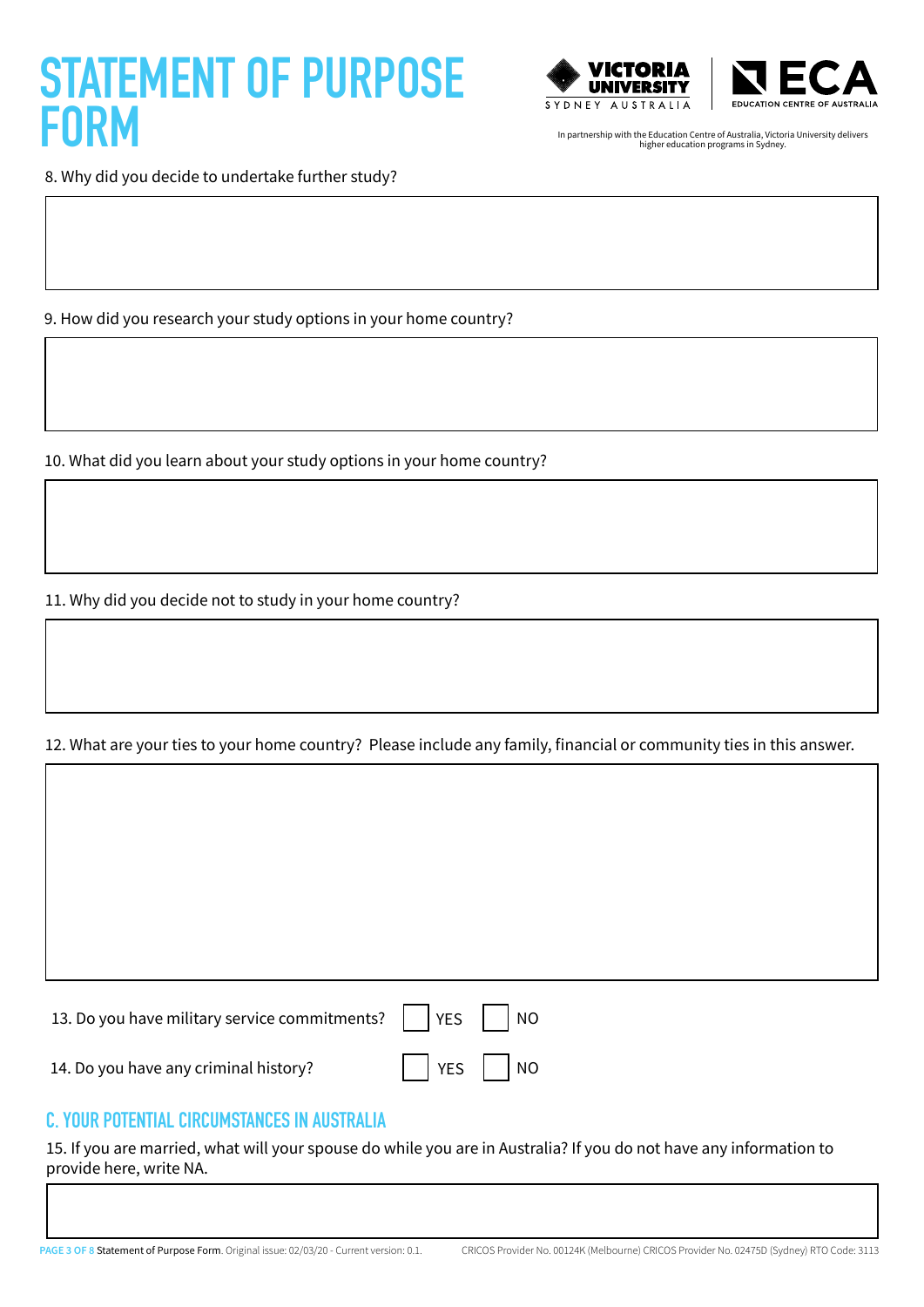



16. If you have children, what will they do while you are in Australia? If you do not have any information to provide here, write NA

17. Other than Australia, what countries did you research before you decided to study in Australia?

| <b>COUNTRY:</b><br><b>COUNTRY:</b> | <b>COUNTRY:</b> |  |  |
|------------------------------------|-----------------|--|--|
|                                    |                 |  |  |
|                                    |                 |  |  |
|                                    | <b>COUNTRY:</b> |  |  |

18. How did you research these countries?

19. What did you learn about these countries?

20. How did you research Australia?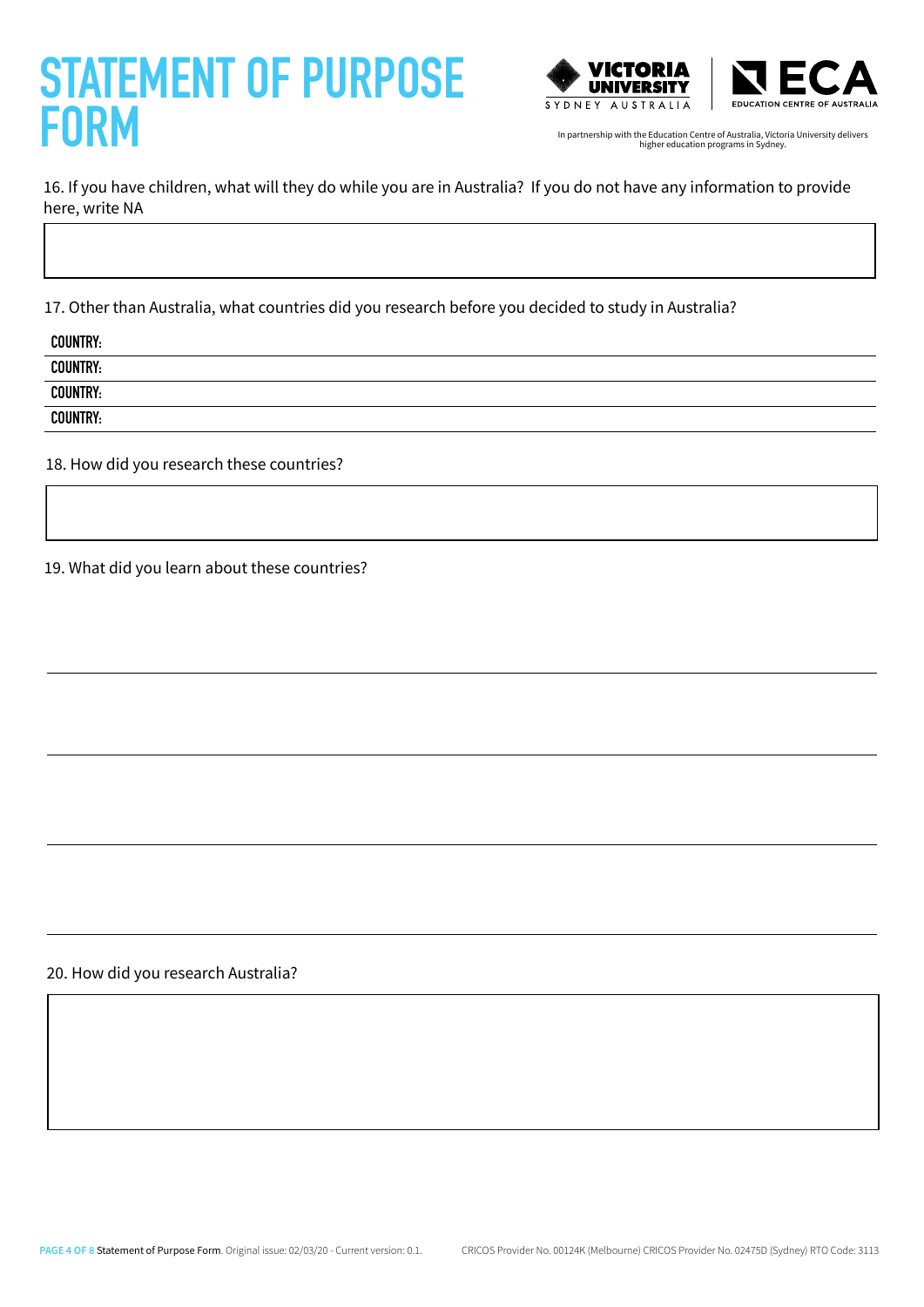



#### 21. What did you learn about Australia during your research?

22. Why did you choose Australia?

#### 23. Which providers did you apply to in Australia?

| <b>PROVIDER</b> | <b>COURSE NAME</b> | DID YOU RECEIVE AN OFFER? |
|-----------------|--------------------|---------------------------|
|                 |                    |                           |
|                 |                    |                           |
|                 |                    |                           |

#### 24. How did you research ECA?

25. Why did you choose this provider?

26. Which course will you be studying?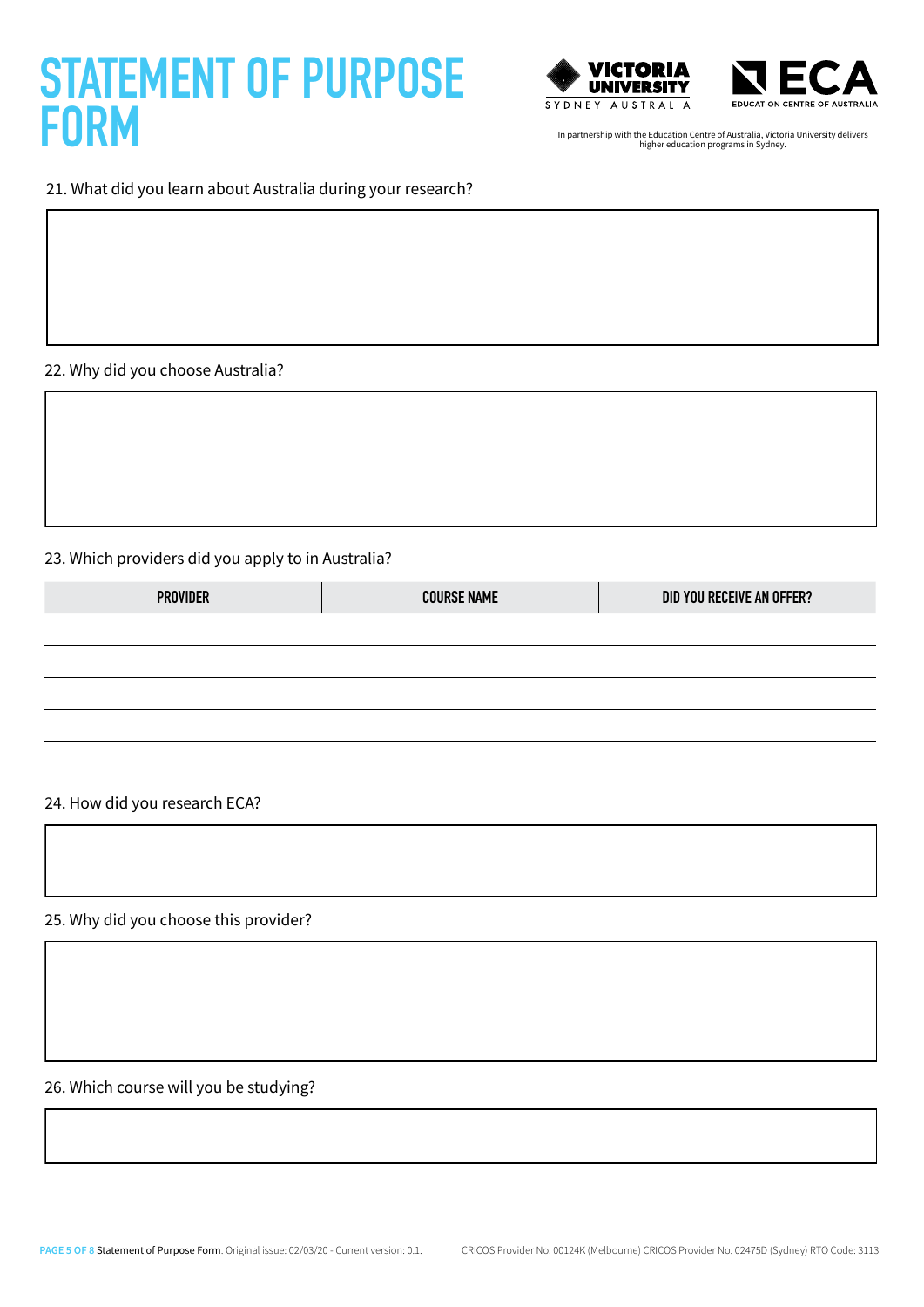



27. Why did you choose this course?

| 28. Which 3 subjects interest you the most?                                                                                    |                     |                                        |                    |                               |             |
|--------------------------------------------------------------------------------------------------------------------------------|---------------------|----------------------------------------|--------------------|-------------------------------|-------------|
| <b>SUBJECT NAME</b>                                                                                                            |                     | WHAT INTERESTS YOU ABOUT THIS SUBJECT? |                    |                               |             |
|                                                                                                                                |                     |                                        |                    |                               |             |
| 29. What city will you study in?                                                                                               | Sydney              |                                        |                    |                               |             |
| 30. Why did you choose this city?                                                                                              |                     |                                        |                    |                               |             |
|                                                                                                                                |                     |                                        |                    |                               |             |
| 31. List the family living in Australia and the city the live in. If you do not have any information to provide here, write NA |                     |                                        |                    |                               |             |
| <b>NAME</b>                                                                                                                    | <b>RELATIONSHIP</b> | <b>CITY THEY LIVE IN</b>               |                    | <b>WHAT VISA ARE THEY ON?</b> |             |
|                                                                                                                                |                     |                                        |                    |                               |             |
| 32. Where will you live while you are studying?                                                                                |                     |                                        |                    |                               |             |
| <b>D. VISA HISTORY</b>                                                                                                         |                     |                                        |                    |                               |             |
| 33. Please list your visa history below:                                                                                       |                     |                                        |                    |                               |             |
| <b>COUNTRY</b>                                                                                                                 | <b>VISA TYPE</b>    |                                        | <b>VISA STATUS</b> |                               | <b>YEAR</b> |
|                                                                                                                                |                     |                                        |                    |                               |             |
|                                                                                                                                |                     |                                        |                    |                               |             |
|                                                                                                                                |                     |                                        |                    |                               |             |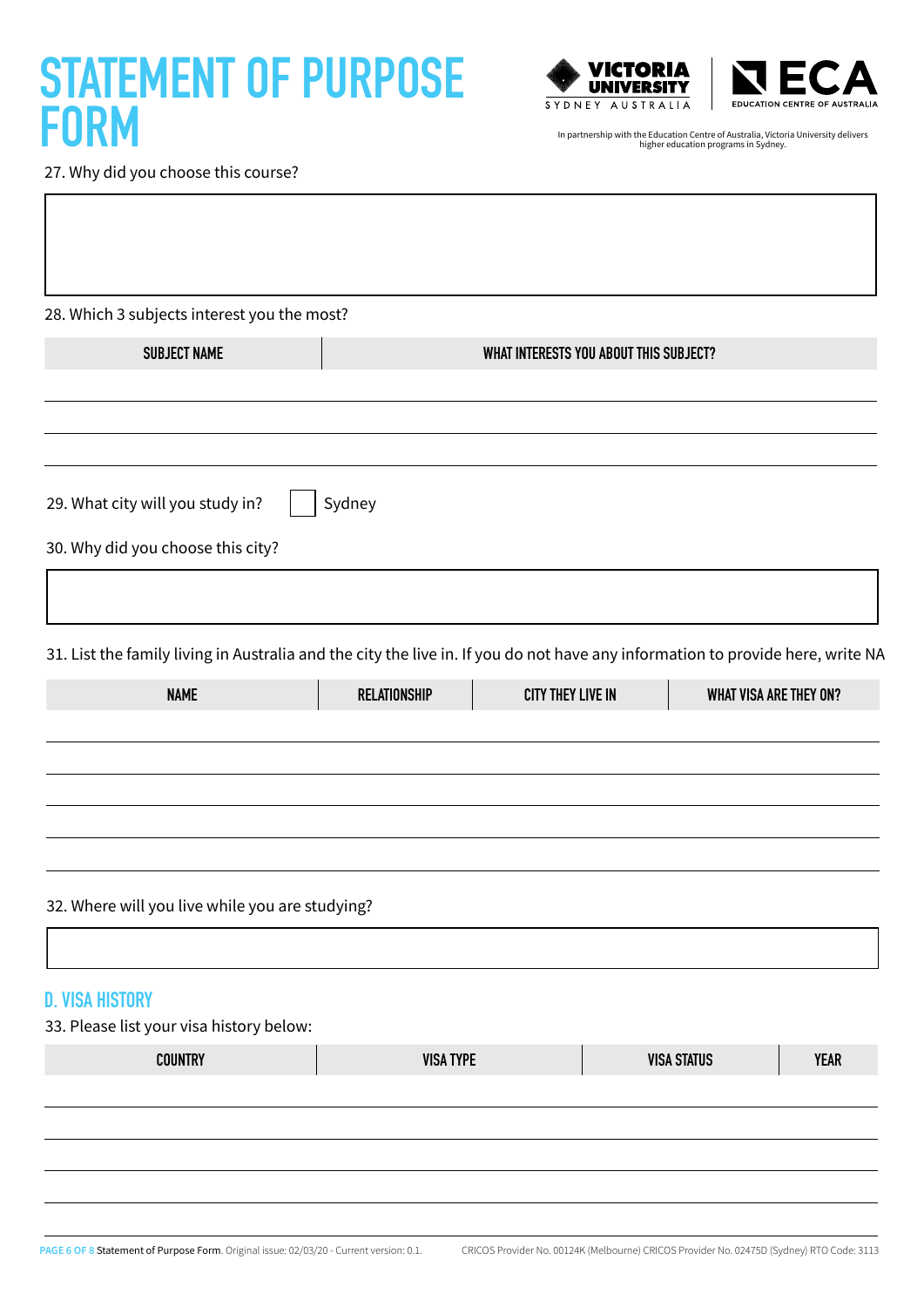



34. If you have a history of visa rejections or non-compliance, please provide information to support why this will not be an issue moving forward.

35. Please list your family visa history below:

| RELATIONSHIP | <b>COUNTRY</b> | <b>VISA TYPE</b> | <b>VISA STATUS</b> | <b>YEAR</b> |
|--------------|----------------|------------------|--------------------|-------------|
|              |                |                  |                    |             |
|              |                |                  |                    |             |
|              |                |                  |                    |             |
|              |                |                  |                    |             |
|              |                |                  |                    |             |

### E. VALUE OF THE COURSE TO YOUR FUTURE

36. How does this course fit with your study / employment history?

37. How will this course benefit your future?

38. What will you do when you finish this course?